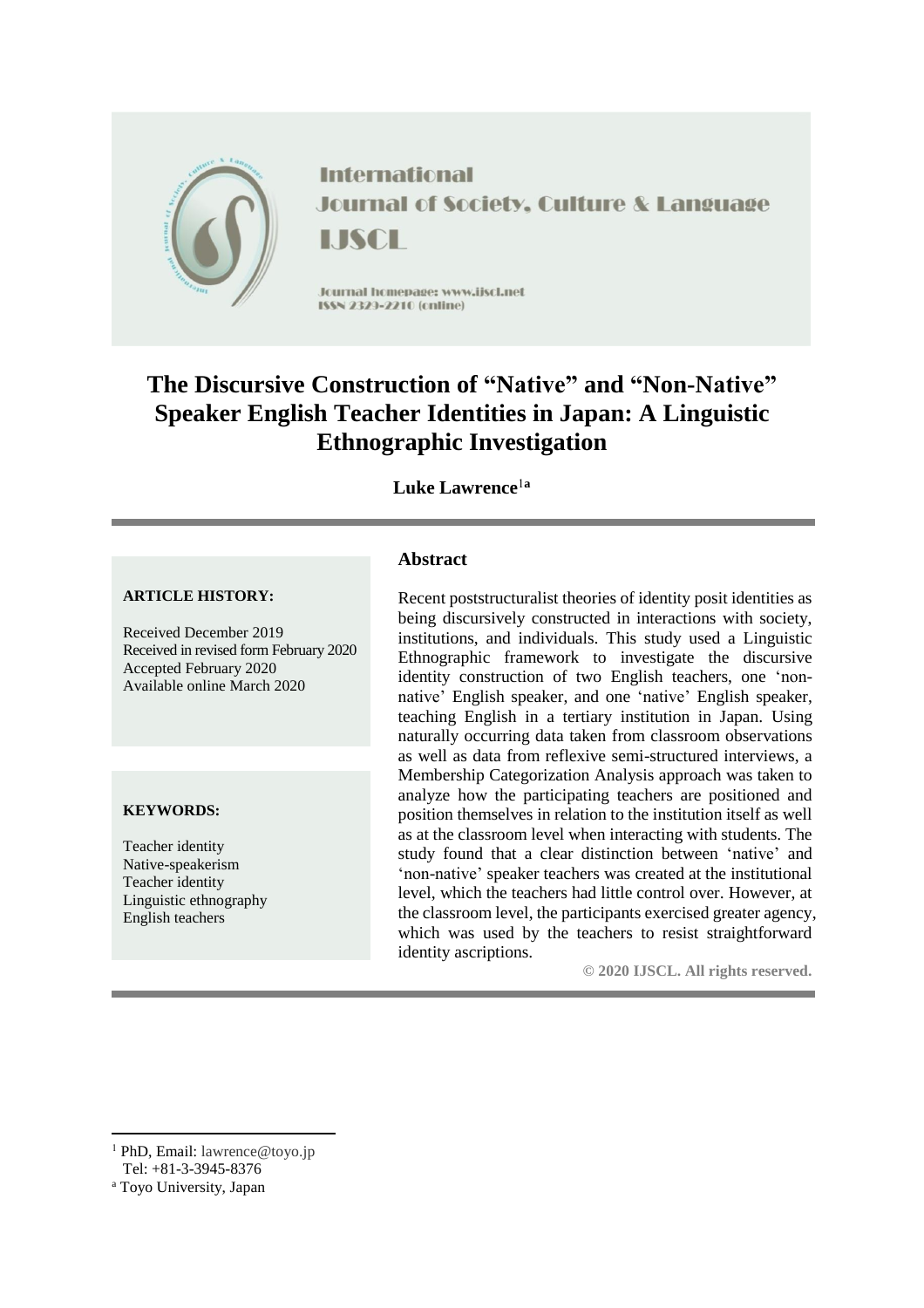# **1. Introduction**

eacher identity is a multifaceted area of research within applied linguistics that draws from many disciplines, including **the active of the society of the society of the society of the society of the sociology, psychology, and social**<br>Traditional sociology, psychology, and social anthropology, to investigate a complex and dynamic phenomenon. One aspect of teacher identity that of 'native speaker' and 'non-native speaker' status has been especially prominent in recent years in the field of English language teaching (ELT) with the discriminatory effects of native-speakerism (Holliday, 2005, 2006) now being widely recognized.

Recent research related to teacher identity has taken a poststructuralist approach which recognizes that identities are not fixed, but fluid and discursively produced in each specific context (Barkhuizen, 2017; Lawrence & Nagashima, 2020; Varghese, Motha, Park, Reeves & Trent, 2016). This recognition of the discursive construction of identity has prompted one of the pioneers of the nativespeakerism movement, Adrian Holliday, to refuse to review any paper that does not recognize this fact in relation to 'native speaker' and 'non-native speaker' teachers, stating that,

You can critique the constructed, imagined concepts of native-non-native speaker labeling. You can research the nature of the construction of the nativenon-native speaker labels. What you cannot do is research the characteristics of 'native' and 'non-native speakers' because these groups don't actually exist except as ideological constructions. (Holliday, 2018)

This paper aims to address this concern by focusing not on similarities or differences of character and experience of 'native speaker' and 'non-native speaker' teachers, but on the construction of identities in terms of selfidentification, interactional construction in the course of everyday teaching, and institutional ascription based on perceptions of fixed or essentialized notions of identity.

In order to investigate this complex and nuanced subject, I adopt a broad linguistic ethnographic framework (Copland & Creese, 2015) incorporating elements of membership categorization analysis (MCA) (Fitzgerald &

Housley, 2015; Stokoe, 2012). These methodological tools facilitate a fine-grained analysis capable of capturing the multiplicity of identity markers and taking into consideration the wider societal context. Although previous studies have investigated the discursive construction of teacher identities (see Gray & Morton, 2018 for a range of studies), these have mostly been based on interviews and teacher narratives. By using the magpie approach of Linguistic Ethnography this study gathers data from various sources (ethnographic observation, classroom, and free conversation observation, field notes, institutional materials, interviews) in order to gain a more complete picture of identity construction. In addition, by differentiating clearly between institutional (meso) and student-teacher (micro) interaction and highlighting the contextual nature of the Japanese setting, this study offers new insights into identity construction as it pertains to 'native speaker' and 'non-native speaker' English teachers.

# **2. Theoretical Framework**

# **2.1. Teacher Identity**

Norton's (2000, 2013) pioneering work on teacher and learner identity helped to establish a poststructuralist paradigm that allowed the identity of teachers to be recognized as fluid, shifting, and multi-dimensional based on context (Barkhuizen, 2017; Block, 2007; Peirce, 1995). In this approach, identities are seen to be not innate or genetically determined but socially produced in interaction (Weedon, 1997). From this viewpoint, aspects of teacher identity such as gender, sexuality, and 'native speaker' and 'non-native speaker' status can be seen only as a subjective reality formed by social processes. These social processes consist of interaction with others, which allows aspects of identities to be displayed and performed, or imposed on us by others. In this definition, identity is understood "in terms of *who people are to each other*, and how different kinds of identities are produced in spoken interaction and written texts" (Benwell & Stokoe, 2006, p. 6).

Gray and Morton (2018) expand on this by shifting the emphasis from what people *are* to what people *do*, which consists, in large part, of the discursive practices of interactional communication. This takes the concept of who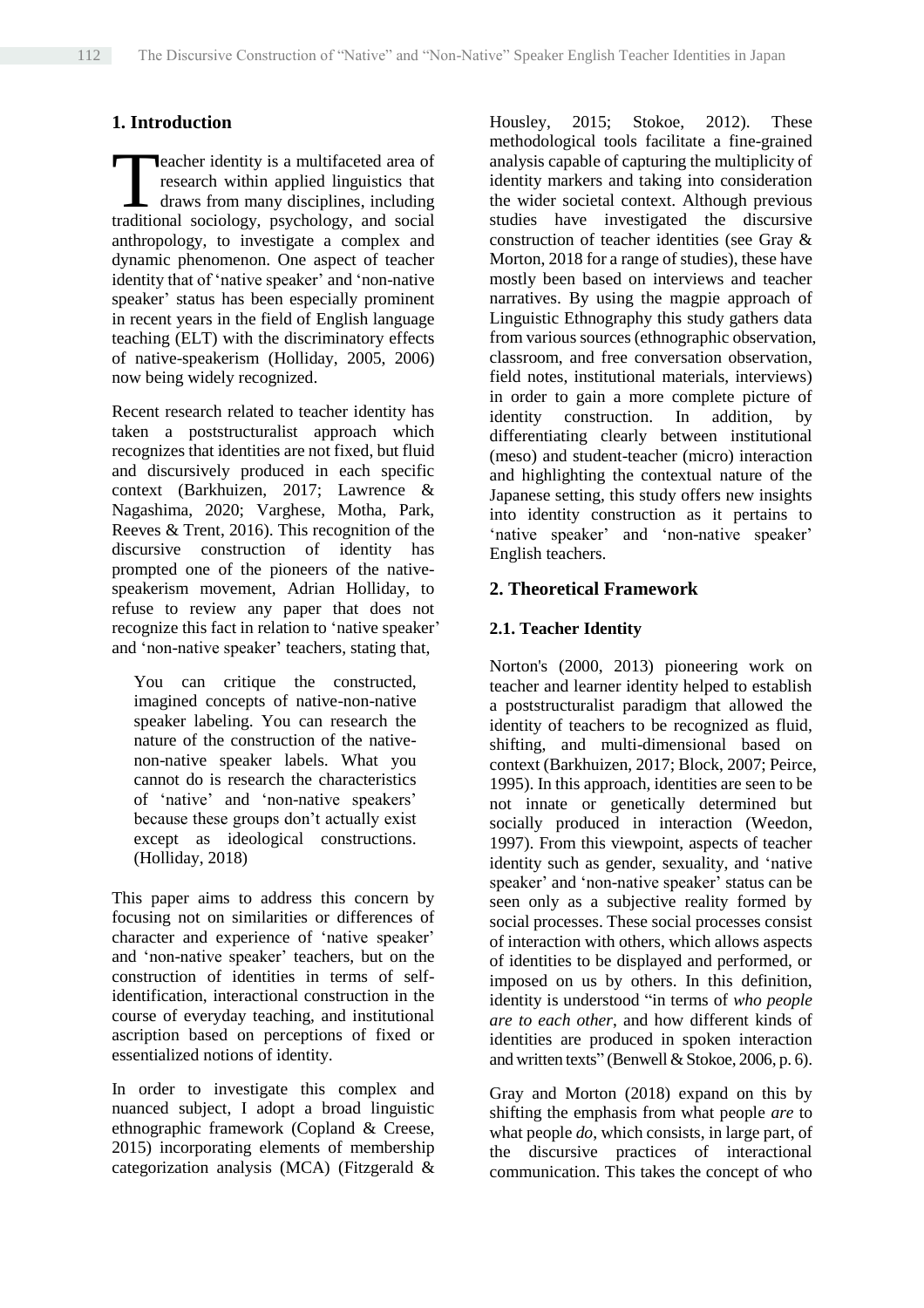we are to each other as being not only interactional but also profoundly relational (Gray & Morton, 2018) based on our performed interactions with others. In their discussion of discursively produced identities, Gray and Morton (2018) also give reference to Zimmerman's (1998) three levels of identity: discourse, situated, and transportable, as important to understanding discursive constructions of identity. In this analysis, Zimmerman posits that the moment-to-moment (discourse) identities are observed in particular contexts (situated) and are seen against the backdrop of particular latent identities that "tag along" (Zimmerman, 1998, p. 90) as transportable identities. The result of this is a tension between the tag along 'visible' identities (for example, belonging to a particular ethnic or linguistic group) and the moment-to-moment "orientedto" (Zimmerman, 1998, p. 91) identity being, or attempting to be, performed in that particular moment in a certain context. Thus, in the case of 'native' and 'non-native' teacher identity, an individual may be seen as either a 'native speaker' or 'non-native speaker', without deliberately orienting to this particular category.

Bucholtz and Hall (2005) offer a similar perspective on identity, arguing that identity is the product of linguistic and other semiotic practices, as opposed to being the source of it, which is always emergent. This sees identity as inherently flexible and capable of either accepting or resisting essentialist preconceptions of, for example, linguistic ownership. Like Zimmerman (1998), they also offer a threelevel model of identity that encompasses "(a) macro-level demographic categories; (b) local, ethnographically specific cultural positions; and (c) temporary and interactionally specific stances and participant roles" (Bucholtz & Hall, 2005, p. 592). Each of these different levels may emerge at different points in discourse and point to a multifaceted, fluid view of identity. However, Bucholtz and Hall (2005) also acknowledge the tension between structure and agency in this identity emergence by arguing that identity is intersubjectively, rather than simply individually produced. In this model, agency is possible, but only within the constraints of a particular locally contextualized and historically produced discourse (McNamara, 2019).

### **2.2. Native-Speakerism**

Building on Phillipson's (1992) influential analysis of linguistic imperialism, the term native-speakerism was first coined by Holliday (2005) to refer to "a pervasive ideology within ELT, characterized by the belief that 'nativespeaker' teachers represent a 'Western culture' from which spring the ideals both of the English language and of English language teaching methodology" (Holliday, 2006, p. 385), with the logical result of preferential treatment for 'native speaker' teachers over their 'non-native speaker' counterparts as a result of this 'nativespeaker fallacy' (Phillipson, 1992). This discrimination can come in the form of explicit exclusion, such as job advertisements that state that only 'native speakers' may apply (Mahboob & Golden, 2013), but is more often found in the habitus (Bourdieu 1990) that frames all of our everyday discourse and interactions based on who we perceive to be either a 'native speaker' or 'non-native speaker' (Lowe, in press).

As a counterpoint to Holliday, in recent years, this original definition of native-speakerism has been turned on its head and expanded by Houghton and Rivers (2013), who persuasively argue that it is not only 'non-native speaker' teachers that are adversely affected by nativespeakerist concepts. They point out that although it may be true that 'native speaker' status is often a benefit at the beginning of a career, a glass ceiling exists for "native speakers" working in EFL contexts, notably Japan, where this study is situated, which prevents them from furthering their careers as teachers or having any direct influence on wider issues of curriculum and policy, rendering the 'native speaker' impotent and powerless. Aligned to this overarching view of "native speakers" in EFL contexts are issues of respect and value judgments on skills and abilities that posits the 'native speaker' as unqualified, incompetent and lacking awareness of local social and cultural norms, in contrast to the culturally expert and highly-qualified 'nonnative speaker' local teachers (Boecher, 2005; Keaney, 2016).

Although socially constructed, which is evident from the varied perceptions that different contexts bring to the conceptualization of the phenomenon (see below for a detailed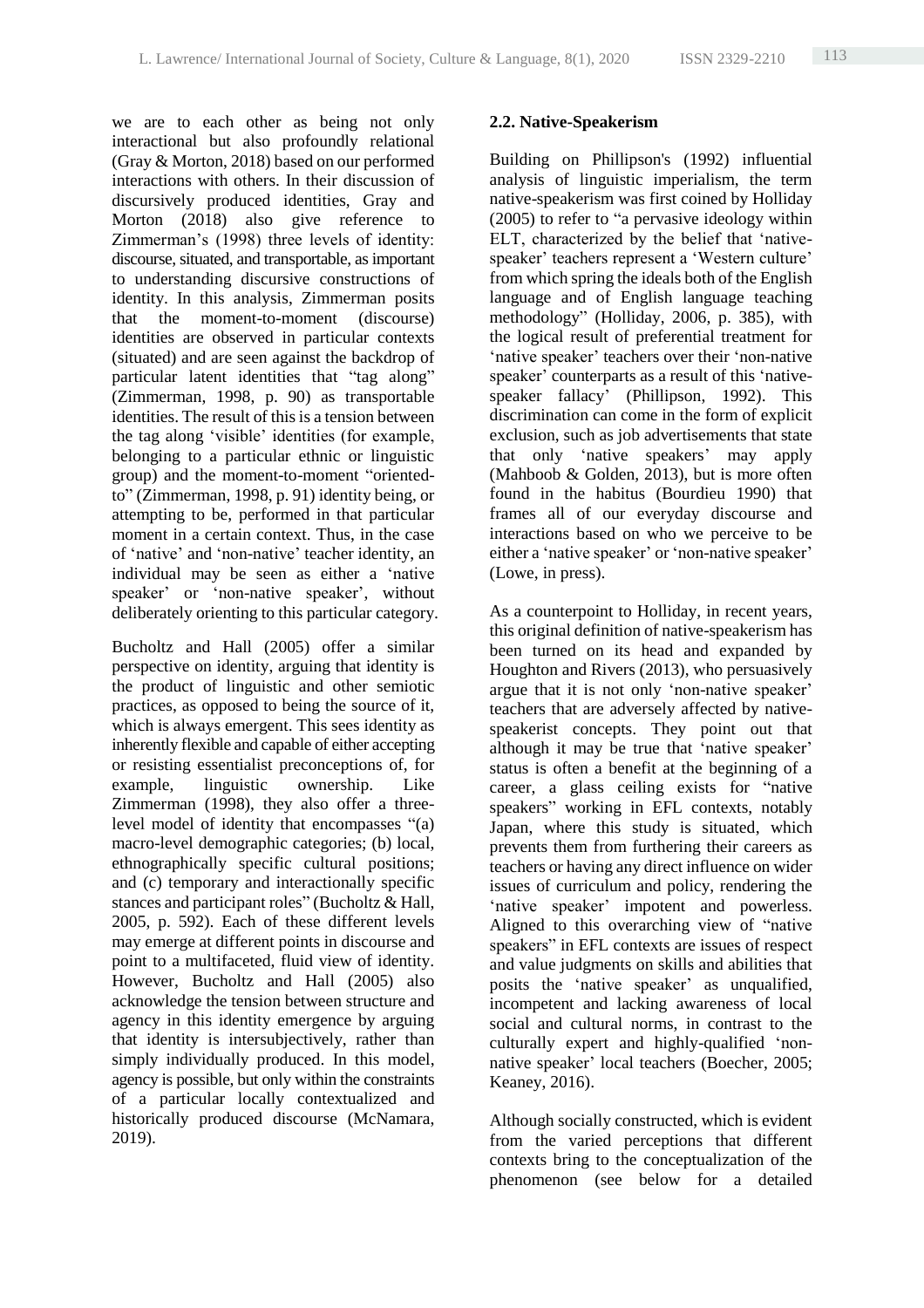examination of the Japanese context in which this study took place), perceptions of 'native speaker' and 'non-native' speakerness and the roles that they can and should occupy are seen as natural and taken-for-granted (Bourdieu, 1990), and are therefore often invisible and unquestioned (Lowe & Lawrence, 2018; McNamara, 2019). This 'transformation of history into nature, of cultural arbitrariness into the natural' (Bourdieu, 2001), and the subtle framings (Goffman, 1974) of the lived social experience have far-reaching implications for how teachers interact, and are interacted with, in their daily personal and professional lives.

#### **2.3. The Japanese Context**

As interest in native-speakerism as a field of study has increased exponentially in the 15 years since Holliday (2005) first coined the term, Japan has emerged as a native-speakerist model and subsequently one of the most fertile research sites into native-speakerist theory and practice (see Hooper, Oka & Yamazawa, 2020; Lowe & Lawrence, 2018). This has prompted Houghton and Rivers (2013) to identify Japan, and the social, political, and historical discourses of the Japanese context as unique in terms of its relationship to concepts of the 'native-speaker'. Holliday's original conception of native-speakerism derived from Philipson's (1992) writings on linguistic imperialism relied heavily on language and the legacy of colonialism. Subsequently, much of the literature that followed Philipson focused on colonial and post-colonial discourses (e.g. Canagarajah, 1999; Pennycook, 1998) and positioned the role of English and 'native speaker' teachers within this paradigm. However, as Tsuneyoshi (2013, p. 120) points out, "being a colonizer, Japan has never been colonized by a foreign power, though it experienced a period of occupation by the United States and others after World War II; even then, English was never forced upon the public".

Additionally, deliberate government policy in the form of *kokusaika* (internationalization) drawing on the concept of *Nihonjinron* (theory of the Japanese people) sought to raise awareness of foreign countries while simultaneously strengthening the appreciation of Japanese language and culture. This has had the effect of dichotomizing Japanese (language,

culture, people) against anything that was seen as non-Japanese, perpetuating a myth of Japanese uniqueness and othering "foreign" languages, cultures, and people (Dale, 2011 [1986]). With Nihoniinron concepts embedded in the public consciousness, the roles of 'native speaker' and 'non-native speaker' teacher in the English classroom come loaded with clear expectations and demarcations that sets it apart from native-speakerist concepts experienced in other countries.

A separate issue, which may also be seen as pertinent to 'native speaker' and 'non-native speaker' teachers in the Japanese context, is the gendered (Appleby, 2014) and racialized (Kubota, 2011) construction of the idealised 'native speaker' teacher as a Caucasian male. In a largely female-dominated industry, male teachers make up the large majority of English teachers in Japan (Appleby, 2014). The reasons cited for this anomaly (which can also be seen to slightly less extent in Korea) are complex and far-reaching, highlighting the importance of social and political context in the construction of identity.

### **3**. **Methodology**

#### **3.1. Linguistic Ethnography**

Linguistic ethnography (LE) is seen as an emerging "theoretical and analytical framework which takes an epistemological position broadly aligned with social constructivist and post-structuralist approaches by critiquing essentialist accounts of social life" (Creese, 2010, p. 138). This is done by combining the situated context of ethnography and its fieldwork methods of observation, field notes, and interviews, with the attention to detail that linguistic analysis offers.

LE draws heavily on the cultural anthropology of Hymes' (1964) "ethnography of communication", which argued for the importance of analyzing linguistic practices from a perspective of context, so that "it is rather that it is not linguistics, but ethnography - not language, but communication - which must provide the frame of reference within which the place of language in culture and society is to be described" (Hymes, 1964, p. 3). As well as Hymes, Copland, and Creese (2015) identify three other key thinkers whose ideas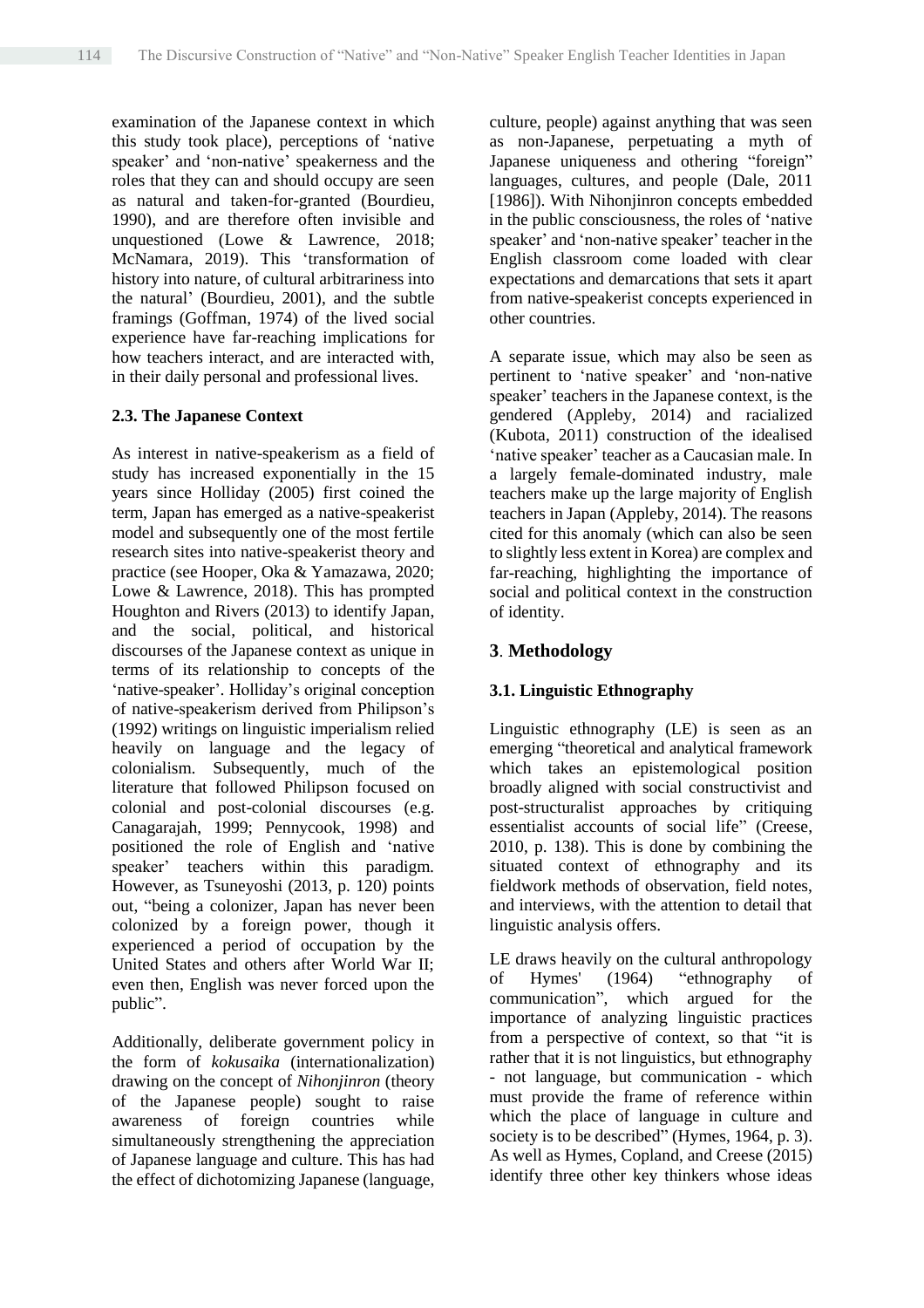have greatly influenced LE: John Gumperz, Erving Goffman, and Frederick Erickson. Gumperz's (1982, 1999) ideas around 'interactional sociolinguistics' focus on how people interpret the signs and signals of everyday conversation which uses the knowledge that goes beyond mere grammatical competence and decoding of isolated items to also include a view of the larger social picture. In this formulation, conversation analysis can be used to connect the interpretive processes of daily interaction with the history and background of the communicator. Goffman's contribution to LE is his focus on the social situation and the rituals, routines, and performances that these situations require (Copland & Creese, 2015). His attention to the concept of performance (Goffman, 1959) as it pertains to identity as well as his theories on the organization of experience (Goffman, 1974) have been especially influential. Finally, Erickson's 'microethnography' takes a similar starting point to Gumperz, but places a stronger emphasis on the link between the microinteraction of everyday discourse and the macro influence of wider society. In this, he maintains that although local, moment-to-moment factors determine our social and linguistic interactions, these are influenced by factors outside of the immediate interaction (Erickson, 2004).

# **3.2. Membership Categorization Analysis**

Often seen as a subset of conversation analysis (CA), membership categorisation analysis (MCA) differs from CA in that it allows researchers that have a specific interest in aspects of identity, such as gender, sexuality, or in this case 'native speaker' and 'non-native speaker' status, to study them as the members themselves see them, rather than as analysts may categorize them (Housley & Fitzgerald, 2015; Stokoe, 2012). This results in an alternative analytical approach to CA that focuses much more on particular interactional settings and their categorizational aspects, rather than the sequential focus of CA.

Analysis in MCA often produces case studies that are analyzed through context (indexicality), inference and implications (as well as explicit referencing) using a membership categorization device (MCD), which refers to the interpretive apparatus that is used to understand which categories belong to a collective category

(Stokoe, 2012). Indexical order (or indexicality) is described as "the concept necessary to showing us how to relate the micro-social to the macro-social frames of analysis of any sociolinguistic phenomenon" (Silverstein, 2003, p. 193) and is broadly concerned with how these larger 'macro-social' frames are oriented to (indexed) through social interaction (Gray & Morton, 2018). In the case of language teacher identity, the macro-level identity of 'native speaker' or 'non-native speaker' may at any moment be referred to or implied in interaction, which can have a profound effect on the identity we are then able to perform. Although this may take place in the here-and-now of interactive communication, it has wider implications for personal and professional practice (Gray & Morton, 2018) and for how we see ourselves and are seen by others.

# **3.3. Research Questions**

Against this theoretical background, and due to the exploratory nature of linguistic ethnography, the research questions of the study were somewhat open-ended,

- How are 'native speaker' and 'non-native speaker' identities constructed in interactions with the institution of the university, and what are the consequences of these constructions on the professional lives of teachers?
- How are 'native speaker' and 'non-native speaker' identities constructed in interactions with students, and what are the consequences of these constructions on the professional lives of teachers?

# **3.4. A Note about Labels**

One key epistemological conundrum that the research premise, as described above throws up is the problem of pre-categorization of the participants into 'native speaker' and 'nonnative speaker' identities. If the aim of the study is to explore and deconstruct these identities as the socially constructed categories they are purported to be, then pre-categorizing participants in this matter may negate the overall aim of the research. In order to circumvent this issue it is important to reject the essentialist group description 'native English teachers in Japan' (or 'non-native English teachers in Japan') and instead seek to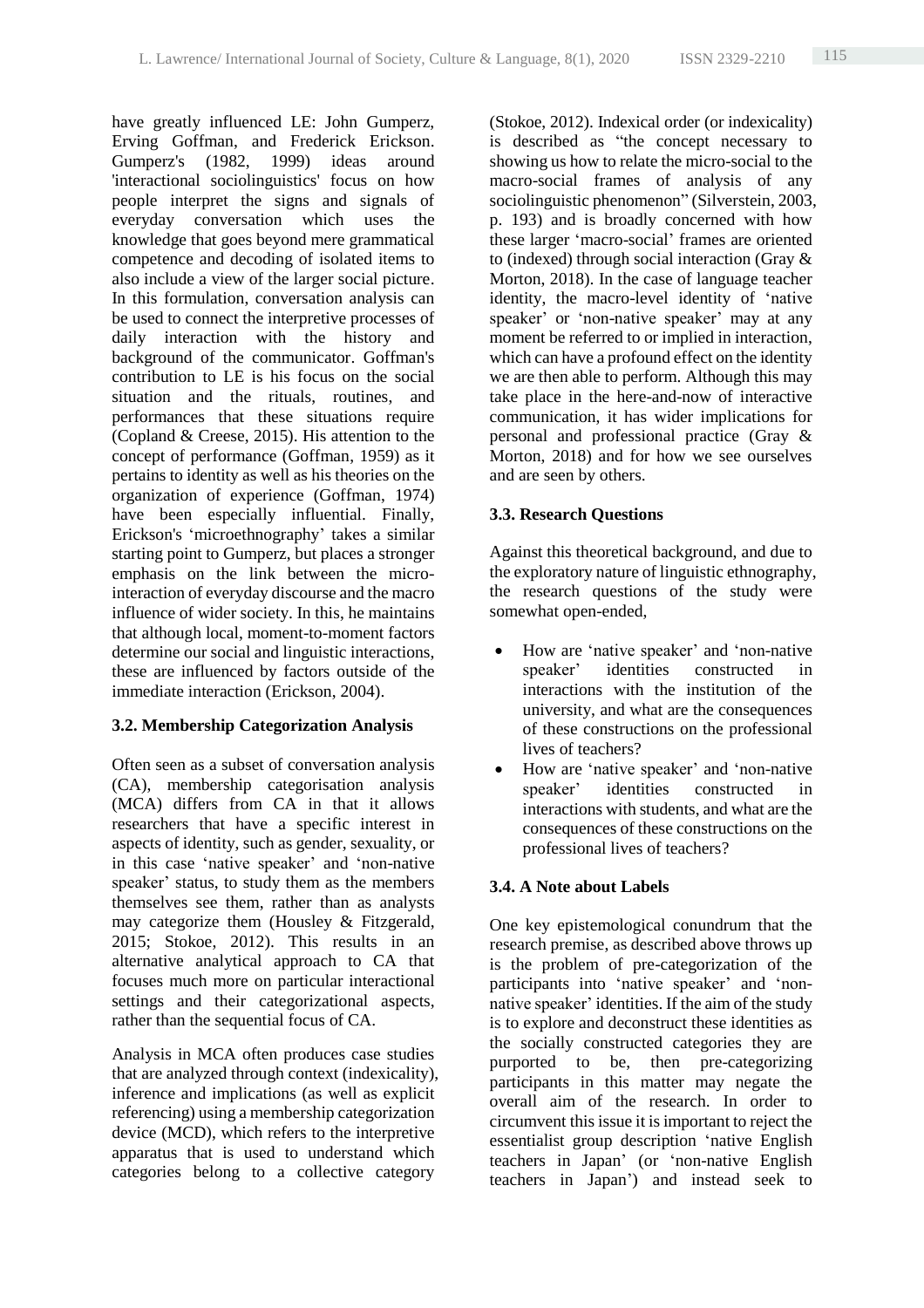understand how 'native speaker' and 'nonnative speaker' circulates as a representation in Japanese discourse, "how it settles on particular humans, how it comes to channel and constrain their position and activity" (Blommaert & Rampton, 2016, p. 35). By viewing identities as "semiotic potential" brought about by practical self-identification (Blommaert, 2005) through interaction, I have tried to avoid the reductionist essentializing that is often demanded by constructivist-based academia (Brubaker & Cooper, 2000), whilst retaining the 'native speaker' and 'non-native speaker' labels, albeit within inverted commas as a constant reminder of their contested status.

#### **3.5. Participants**

The participants in this study were two teachers working as English teachers in the same department of a public university in Japan. They were selected largely due to availability, but also because I already had a strong personal and professional relationship with both participants and believed that they would be comfortable with me observing classes (Holliday, 2016).

Yusuke (a pseudonym) is a Japanese male that spent three years in an international environment as a child, attending international schools in Europe. He subsequently studied at university in the United States, spending several years there before returning to Japan aged 26 to work in a Japanese company. After working in sales and consulting for a short period in a '100% Japanese environment' in which he had to 'act Japanese' and felt he could not express himself, he decided to become an English teacher. After teaching in various contexts such as Business English, he has been working at the same university for over five years.

Daniel (a pseudonym) is a white American male that has been living and working in Japan for almost 15 years. After initially working as an assistant language teacher (ALT) in Japan for three years, he returned to the US to undertake graduate studies. Once completing his studies, he returned to Japan to take up a position in a university department, where he has worked ever since.

#### **3.6. Data Collection**

The data for this study was collected over a three-week period in July 2018 and consisted of a mixture of classroom observations (which were either audio or video recorded). conversation lounge 'office hour' observations (again, either video or audio recorded), face to face interviews (audio-recorded), photos and fieldnotes. Classroom observations amounted to six hours of recordings, conversation lounge observations came to just over 3 hours of data, and the interviews lasted for just over 40 minutes with Yusuke and just under 1 hour 20 minutes in Daniel's case.

Fieldnotes were taken in all observations and in one of the interviews. This was done by making handwritten 'jottings' in real-time during the observations and writing these up more fully on a computer either immediately after, or later the same day. The amount of jottings taken was dependent on a number of factors, including lesson content, amount of teacher/student interaction, and the degree of my participation.

#### **4. Findings**

#### **4.1. Data**

The data presented below is taken from different elements of the data that an ethnographic study of this kind demands and is divided into student and institutional interaction. In the first section, institutional interactions, the data is taken from photos taken at the research site, as well as from the interviews with the participants. In the second section, interaction with students, episodes of naturally occurring data taken from classroom and office observations were used as well as interviews. Transcripts are presented in 'semi-clean' versions, with false starts, extraneous fillers, and inconsequential pauses eliminated from the transcript. However, longer pauses and pertinent fillers have been retained in order to convey the overall flow of the conversation. This is to provide ease of comprehension for readers that may be unaccustomed to technical transcripts.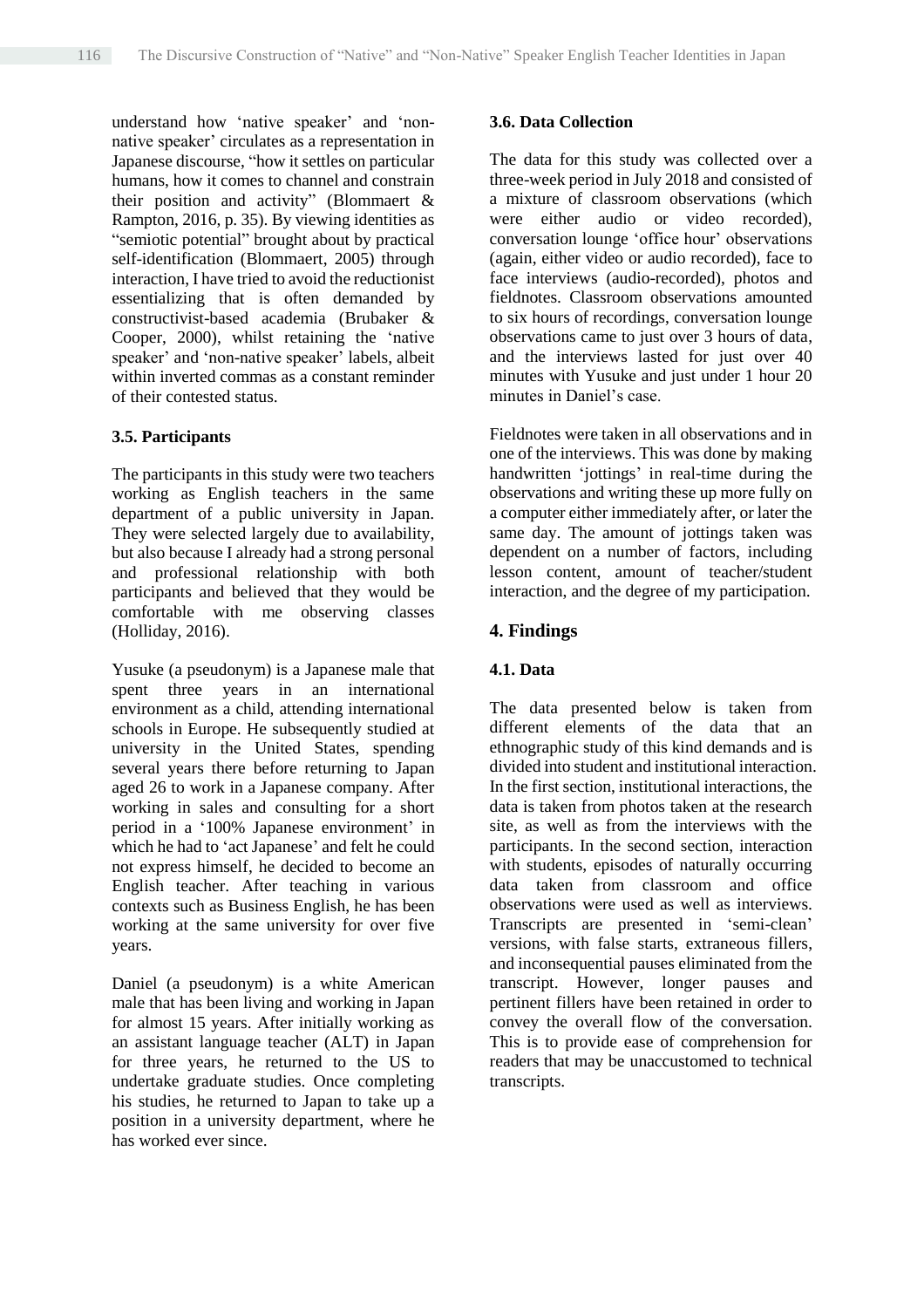#### **4.2. Section 1** – **Identity Construction in Relation to Institutional Interaction**

### *4.2.1. Photos*

The first data set presented below consists of two photos of maps. These show maps that were created by the Japanese administrator working in the office of the English department where this study took place. The maps showed an outline of the country where each instructor was from with the hometown marked by a cross with the teacher's name attached to it. These maps were displayed on a notice board in the common room of the department that served as

**Hometown** Edinburgh London

**Figure 1** *Map Showing the Hometown of One UK Teacher Displayed in the Language Center* 

Initially, these maps only featured the countries, home towns, and names of the 'native speaker' teachers in the department. When it was pointed out (by the researcher) to the administrator that there was no map of Japan, she initially looked puzzled, seeing it as natural that there would not be, she then became embarrassed about this oversight and promised to rectify it as soon as she could. A few weeks after this, a map of Japan with the three Japanese teachers'

a library for graded readers as well as a site for conversation sessions. This area was open to students and teachers and was designed as an interactive space for students to meet and practice English. Laminated copies of the same maps were also left on the table that formed the center of the conversation lounge area. Figure 1 shows the map of the United Kingdom with one hometown highlighted and the name of one instructor. This indicates that only one instructor from the UK worked in the department. Figure 2 is a map of Japan and shows that there are three teachers in the department with hometowns in Japan.



**Figure 2** *Map Showing the Hometown of Three Japanese Teachers. Added to the Language Center Later* 

hometowns highlighted appeared in the office (Figure 2).

#### *4.2.2. Discussion*

The maps of teachers' hometowns that were initially displayed showing the information of 'native' speaker teachers only points to a deliberate construction of difference between 'native' and 'non-native' teachers in the department. Using MCA, this was not an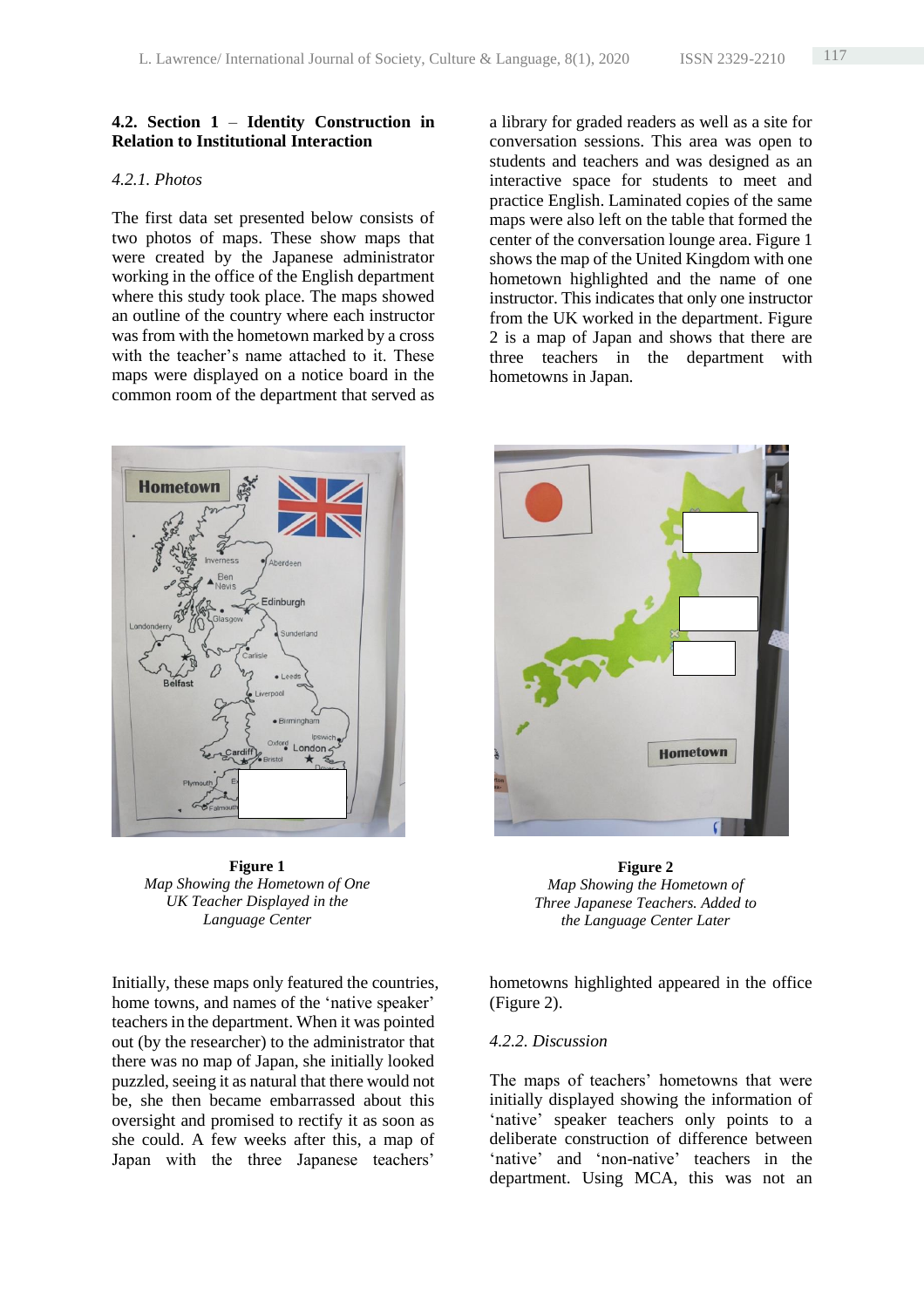implied category distinction emerging from the discourse, but an explicit, deliberate categorization of teachers into separate boxes that was done without consultation or consent from teachers. It was clear from the actions and initial reaction of the administrator that a distinction had been made between the 'native speaker' and 'nonnative speaker' teachers in the department. It was assumed that the students would be interested to know private information about the 'native speaker' teachers and, by extension, that this information, rather than being superfluous or incidental, was seen to be of some importance. The implication of this was that the private lives of the 'non-native speaker' teachers were of little interest to the students and of no consequence to their identities as teachers within the department. An indexical micro/macro-social reading of this implies that although the creation and display of the maps was the individual decision of the administrator, this individual administrator was acting as a representative of an institution (the university), which as a public university in Japan, can be seen as a representative of the local government, which is situated within the wider milieu of

Japanese society at a certain point in historical time.

### **4.3. Interviews**

In the interviews I asked the participants directly how they felt they were perceived by the institution they were working at in terms of the institution's perception of their 'native speaker' or 'non-native speaker' status (not necessarily their perception or selfidentification of their own identity). The perception of the teachers' own identity relationships to the institution revealed by the interviews largely reaffirm this division.

 $I =$ Interviewer/researcher  $D = Daniel$ 

*4.3.1. Daniel*

In the interview extract below I asked Daniel to give his thoughts on how he believed he is perceived by the institution of the univeristy and whether he believes that his dealings with the institution are related to concepts of 'native speaker' and 'non-native speaker' teachers.

#### **Table 1**

*Daniel Interview Extract*

I: OK, last question of the general ones. Do you think the institution, do they see you…how do you think their treatment of you is related to any kind of concepts of 'native speaker' or 'non-native speaker' or monolingualism and stuff like that?

D: (9 sec. pause) In direct treatment by staff, I mean, when I say staff I mean like in personnel or like the research division or whenever I've had to go talk to someone about something…no-one's ever tried to speak English with me. So, we, I, start out in Japanese, they reply in Japanese and we proceed in Japanese. So, I've never gotten the sense that…unlike other places where I've gone into a business, or I've made an order with a company or something where I get the panic "oh my god I'm talking to a foreigner, what am I going to do?" I: Yeah

D: The staff here seem completely nonplussed by it and just…the only time I've…every so often I haven't been able to explain clearly what I need and someone will be called over who is in the office that speaks pretty good English and we work it out with them. So, I don't…but in the initial transactions with staff on a normal basis I don't feel like I'm treated any different than anyone else. Um, in terms of our job title and how we're treated as an English Centre, that's, that's a little bit different

I: How so?

D: Well, I mean we're kept…we're not a real university department, we're the Centre that's kind of adjunct to the university, um, part of that is practical…for the purposes of money…

I: How about among the teachers? Do you think the Japanese teachers here are treated differently or used differently...used is a horrible word, but do you know what I mean?

D: Yeah (laughs) I know what you mean. Well, they're often taken and held up as models for visiting teachers of 'Here we have Japanese teachers teaching English in English' and you know when high school teachers come by they are invariably going to go observe (Japanese English teacher) XX's class or (Japanese English teacher) YY's class, so they are used in that regard differently. Um, they've, by virtue of being more approachable, I feel like some of the teachers like XX or YY, I've seen them talking with other professors that I have not spoke with, nor have I seen any of the other…white guys (laughs)… speaking with, so that sort of cross-pollination with other departments seems to be easier for the Japanese members of our Centre.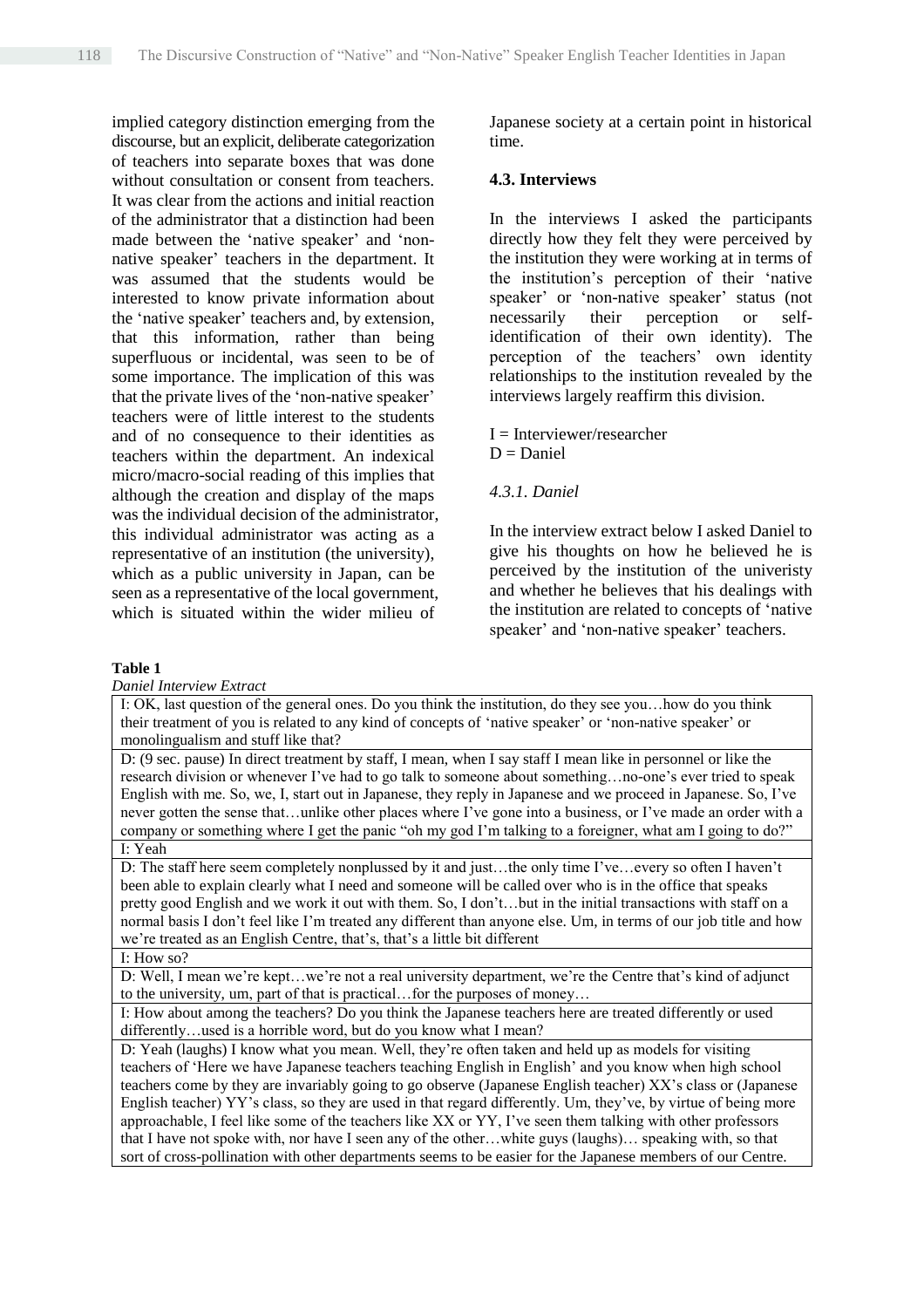### *4.3.2. Discussion*

Although Daniel felt he was not treated any differently according to his linguistic status as compared to his experience outside of the institution, he felt that his identity in the category of 'foreigner' might contribute to difficulties in forming relationships with professors outside of the English department. He saw his Japanese colleagues as inhabiting a role that more easily navigated the institution as a whole and was able to form relationships with professors outside of the department. This implies a self-perception that differs from the clear distinction that the maps above indicated, but also a recognition of the limitations that his status as a 'native speaker' teacher imposes on him.

#### *4.3.3. Yusuke*

After initially saying that he felt he was not treated any differently by the institution on account of their perception of him in terms of

'native speaker' or 'non-native speaker' labeling, I was reminded of an anecdote that Yusuke had told me months earlier during an informal conversation that came out of a separate incident which I had witnessed and made a fieldnote about.

In the first incident, I was sitting in the English Centre during an open campus day when volunteer students showed prospective students around the Centre and explained the conversation lounge and the teachers that taught there. My very brief fieldnotes stated:

One tour guide said "外国人の先生" ("Foreign teachers") One said "Native speaker teachers" One said just "X Centre Instructors"

In the interview, I asked Yusuke to relate the story again.

 $I =$ Interviewer/researcher  $Y = Y$ usuke

#### **Table 2**

| Yusuke Interview Extract 1                                                                               |
|----------------------------------------------------------------------------------------------------------|
| I: What was that story you told me a while ago about when they came around in the office hour and they   |
| were saying something about                                                                              |
| $Y:$ Yeah                                                                                                |
| I: Can youI've forgotten the main details                                                                |
| Y: Oh, right, yeah!                                                                                      |
| I: Can you remind me?                                                                                    |
| $Y:$ Sure.                                                                                               |
| I: So, this is like open campus day, is it?                                                              |
| Y: Yeahand volunteerone of the XXU (name of the institution) students                                    |
| I: Yeah                                                                                                  |
| Y: He was explaining about the XX (the common room area described above where the maps were              |
| displayed)                                                                                               |
| I: To a group of potential students                                                                      |
| Y: Right                                                                                                 |
| I: OK, OK, I've seen that kind of thing                                                                  |
| Y: Yeah                                                                                                  |
| I: Yeah                                                                                                  |
| Y: And he goes "well, normally a native speaker sits here during this hour"                              |
| I: (laughing) yeah                                                                                       |
| Y: "but today we're sorry, we don't havewe can't show you that". I was clearly there in the office hour! |
| I: Yeah, yeah                                                                                            |
| $\overline{Y}$ : What (inaudible)!                                                                       |
| I: Did you say anything?                                                                                 |
| Y: No (laughing)                                                                                         |
| I: And how did you feel?                                                                                 |
| Y: Erm, I'm used to it though                                                                            |
| I: Oh OK, but how do you feel?                                                                           |
| Y: I felt like crap, though                                                                              |
| I: Mmm why do you think that kind of attitude exists?                                                    |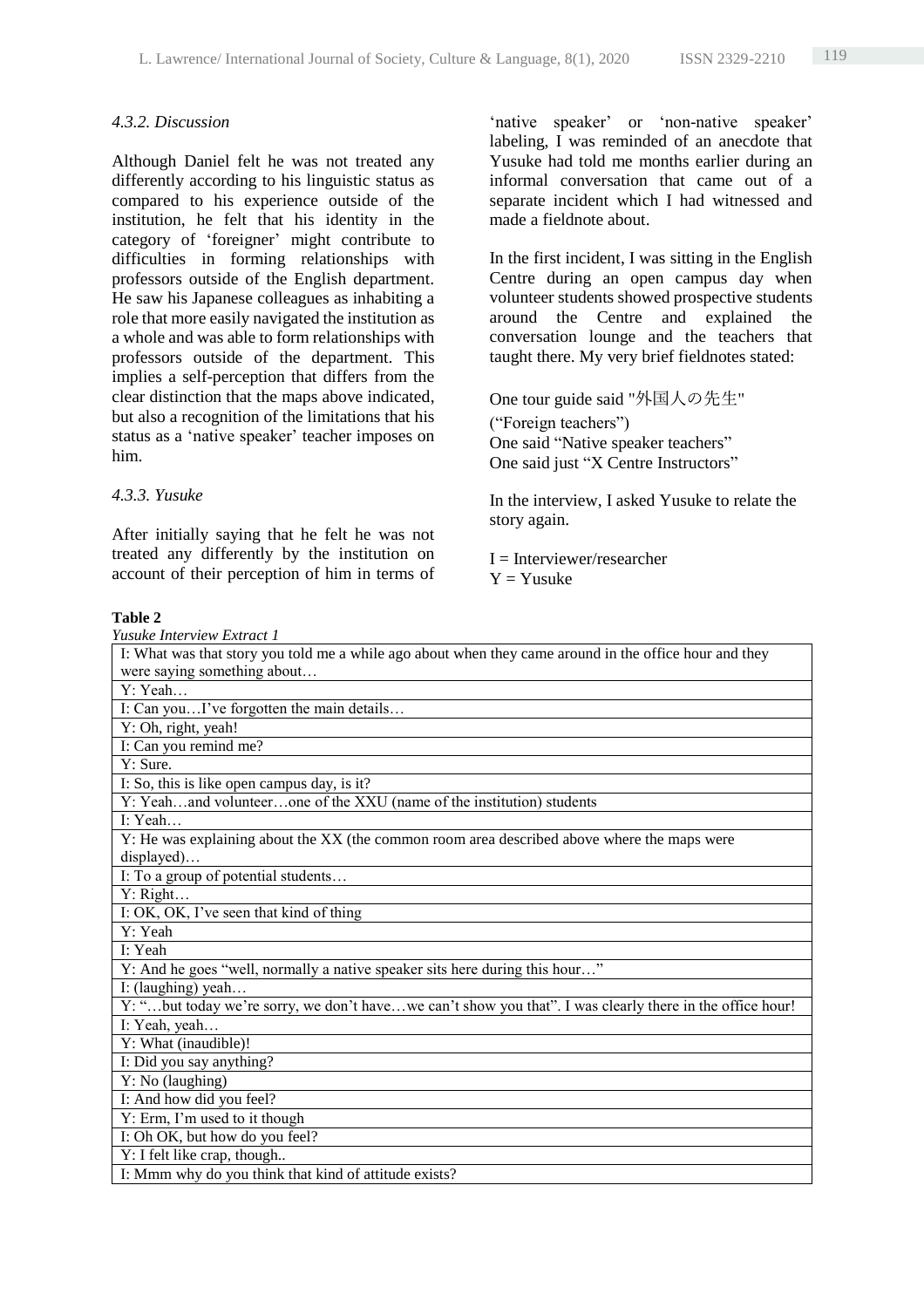| Y: Well, it's sales right?               |  |
|------------------------------------------|--|
| $\mathbf{r}$ : Yeah                      |  |
| $\mathbf{v}$<br>understand<br>$Y:$ So, 1 |  |

#### *4.3.4. Discussion*

Although Yusuke felt that he was not treated any differently, his striking anecdote wherein the volunteer apologized for the fact that there was not a 'native speaker' present shows that the perception by the institution sees English education in the university from a deeply native-speakerist perspective that divides teachers into clear categories. This attitude was confirmed by my fieldnotes as not a one-off incident, but a recurring event that not only undermined the 'non-native speaker' teachers in the department but by categorizing him as not a 'native speaker' in effect erased Yusuke's very existence in the minds of the institution.

# **4.4. Section 2 – Identity Construction in Relation to Student-Teacher Interaction**

# *4.4.1. Daniel*

In the extract below Daniel is talking to a group of students in a conversation lounge office hour about life in Yamanashi; an area of Japan to the West of Tokyo where Daniel lived when he first came to Japan as an ALT and still has strong connections to through his wife's family.

 $S = Student$  $D = Daniel$ 

#### **Table 3**

*Daniel Conversation Lounge Observation*

| S1: Yamanashi the air is good and the water is good, but the noisy, in night, at night                         |
|----------------------------------------------------------------------------------------------------------------|
| S2: Why?                                                                                                       |
| S1: Bikenoisy bikes.                                                                                           |
| All S: (Laughing)                                                                                              |
| D: (Laughs)                                                                                                    |
| S1: You, know, you know?                                                                                       |
| D: The bike gangs?                                                                                             |
| S1: Yeah, yeah                                                                                                 |
| S3: Where in Yamanashi?                                                                                        |
| S1: Almost the Route 20                                                                                        |
| D: Ahyeah, through Kofu?                                                                                       |
| S1: Yeah                                                                                                       |
| D: Yeah                                                                                                        |
| S1: Koushukaido                                                                                                |
| D: (Makes motorbike brrrm brrrm noise, all students join in and laugh)                                         |
| S1: Almost 50 bikes are there                                                                                  |
| S2: 50?                                                                                                        |
| S1: Behind them there is the police                                                                            |
| D: Yeah, they can't do anything                                                                                |
| S1: Yeah, yeah                                                                                                 |
| S2: They still (inaudible)                                                                                     |
| S1: Yokohama is very quiet in, at night, so I like Yokohama's night                                            |
| D: It depends though, I used to live in Zushi andahjust on the main road that goes, eventually goes by         |
| Zushi beach, Kamakura and Oshima, that's Highway 1 (rising intonation) maybe                                   |
| $S$ ?: Mmmm                                                                                                    |
| D: So, I always think this is the perfect example of Japan and how, how, howhat's the right wordah, I'll       |
| just tell this story. Saturday night. Every Saturday night I would hear the bike, the bike gangs coming. Brrrm |
| brrrm brrrmand I'll be like, oh it must be 11 o'clock.                                                         |
| All S: (Loud laughter)                                                                                         |
| D: Like, even the bike gangs are on time in Japan, just like the trains, it's the same, they're on time.       |
| All S: (more laughter)                                                                                         |
| D: Very, you know they're very strict about timing the bike gangs, every Saturday, exactly 11PM, like just     |
| that'sI was like that's really Japanese, on time bike gangs.                                                   |
| All S: (Laughter)                                                                                              |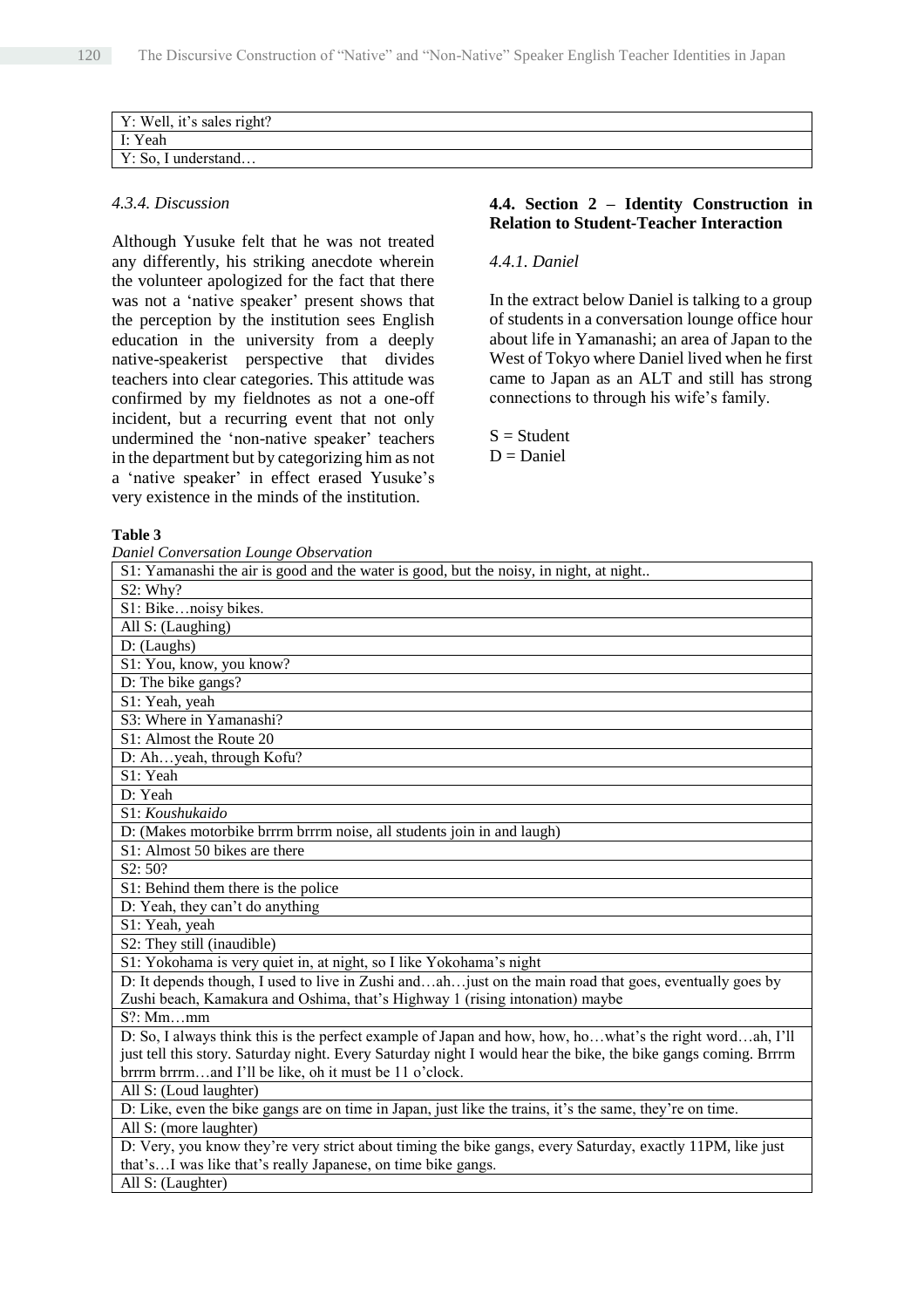# *4.4.2. Discussion*

An MCA which takes into consideration context and explicit and non-explicit inference and implications indicates that in terms of categorizational positionality, Daniel positioned himself as a knowledgeable outsider or as simultaneously an insider and an outsider. This was displayed through regular use of conversation content that showed a deep knowledge of local Japanese geography and culture and a willingness to counter the students' versions of Japanese cultural knowledge. However, this local knowledge was used side by side with knowledge of his home culture through comparing and contrasting and offering an outsider's perspective on Japanese norms and culture.

This suggests a high degree of agency in terms of identity positioning in Daniel's interactions with students. It may be speculated that this ability and freedom to be both an insider and an outsider is a result of the power and privilege that being a white, male, American 'native speaker' allows. In this interpretation, the usual barriers to being accepted as an insider within Japanese culture and language can be overcome due to the deference shown to 'native speaker' teachers and the authority imbued as an older male interacting with young, (mostly) female university students. However, it is also likely that as a respected teacher and long-term resident of the area that his views and knowledge were seen by the students as natural and simply part of his professional identity.

#### *4.4.3. Yusuke*

One aspect of Yusuke's teaching persona that I identified in my observations was a focus on culture. This was prominently displayed in conversation between students in one of the lessons I observed regarding the activity that

they had been asked to do by Yusuke. The following data is from my own fieldnotes taken as jottings during a class observation and written up later that same day. Due to the placement of audio recorders in the room, the exchange that I wanted to focus on was not picked up by the microphones. Fortunately, I had made detailed notes at the time and I believe that the following fieldnotes are an accurate reflection of what happened, although the notes include my own interpretation of the events. both as they happened and as I was reflecting on the event when writing it up.

There was some evidence of Y. pushing a Western-style communication agenda. This was illustrated by an activity in which he asked st. to write out a dialogue of giving opinions using some phrases he had given them on a bilingual sheet. At first, he asked the students to read it out as role-play. Then he told them to go away and practice to make it more 'natural'. I overheard one of the students explain to another student what they had been asked to do by saying "gaikokujin mitai ni shaberu" ("we are supposed to speak like foreigners"). This indicated that the students perceived that they were being asked to perform a role as a foreigner. Watching the results of the final role plays, this does appear to be exactly what happened. Students were using exaggerated intonation and gestures that would have definitely been out of place if they were speaking Japanese and were also overthe-top for ....anyone! This begs the question as to what Y. perceives as 'natural' and how conscious he is of promoting this Western persona in his students as a desirable way to present their identities in English.

In the interview I reminded him of the activity and asked for his own interpretation of how the students interpreted it.

#### **Table 4**

|  | <b>Yusuke Interview Extract 2</b> |  |  |
|--|-----------------------------------|--|--|
|--|-----------------------------------|--|--|

I: How much do you think that is you encouraging the students to adopt their own kind of Western-style way of communicating or Western-style persona… Y: Right I:…and your own, also projecting your own..? Y: Ohh…I think er…that activity had a clear message, it's to be able to shift your communication style onto someone's communication style to form a better...to understand each other better. My goal was not to imitate the Western style, but to understand there are other communication styles in this world other than your communication style. I: How do you think the students perceived it?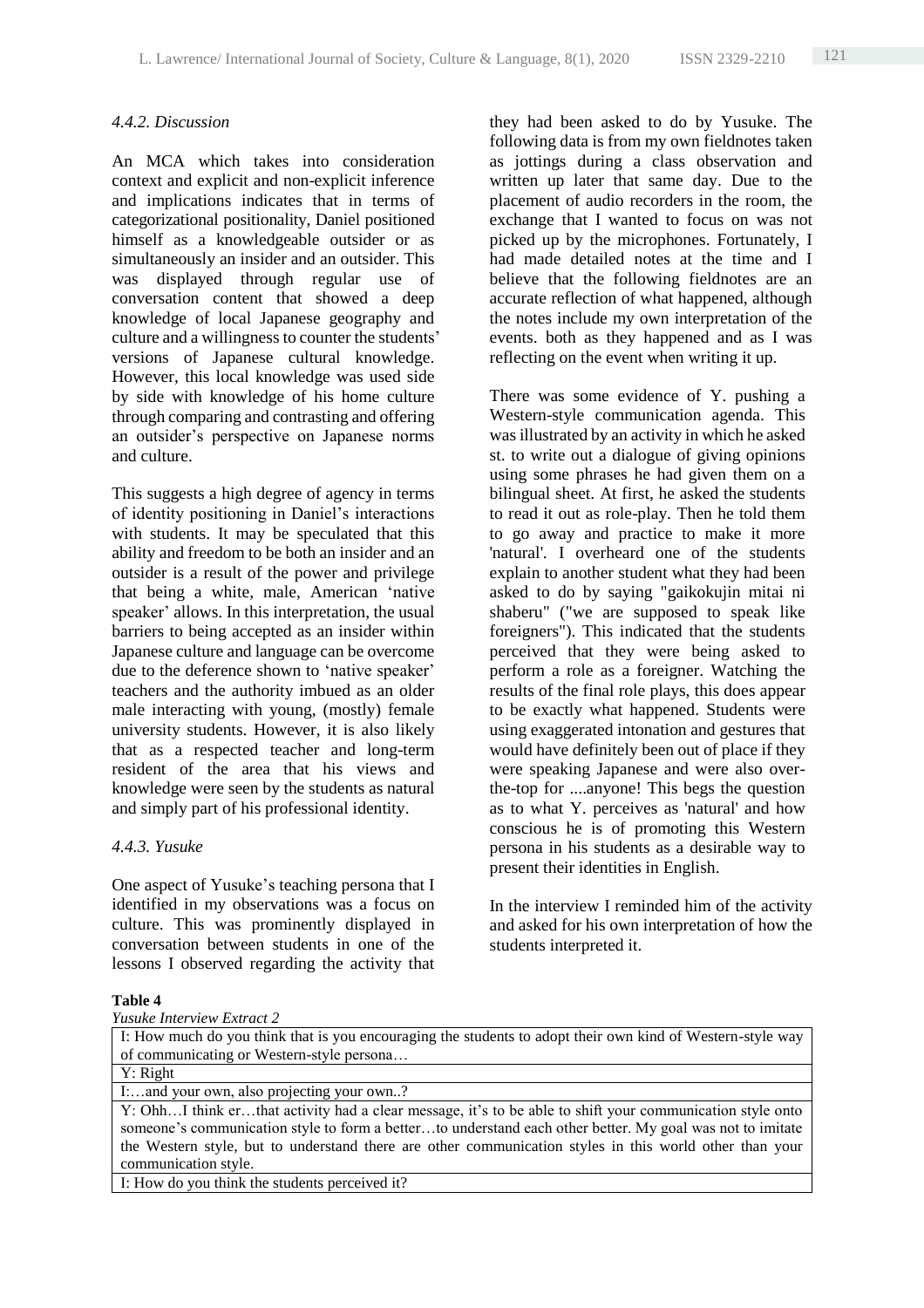Y: Er……normally I explain more when I do this if it's my XX class, but the XX-year students…I'm sure my explanation wasn't enough. I: Er…I overheard one of the students coming back and telling the other group and the other group said "oh, what do you have to do?" and they said "gaikokujin mitai ni shabe…" Y: Hahahahaha... I: They interpreted that you had told them they need to speak more like a foreigner Y: That's possible… I: What do you think about that? Y: Yeah, explanation wasn't enough, actually I: So, how did they misinterpret it? Y: Erm….well, normally I explain what communication style is and how…I go on the style of that of Japan…typical Japanese, typical er..American, that dialogue was between American and Japanese and tell them like you have er…wardrobe, and you wear the wardrobe depending on the situation I: Mm Mm Mm Mm Y: If you have only one wardrobe you can't go dancing, you can't go to the formal restaurant. Likewise, if you have couple of different styles you can use properly depending on the situation. That's my message, so.. I: Hmmm… why do you think that's the case? Y: Why do you think that's the case? I: Yeah Y: What do you mean? I: Why do you think people should adopt a different style depending on the situation? Y: Well, we do, we all do though. When we talk to kids, like a child, 5 years old, when we talk to, for example, a senior, a professor…we do have to adapt. We change words…wording, and we change our attitude I: Mm Mm Y: When it comes to communicating with foreign people, sometimes they don't really…they're not aware of the fact that that his style and her style is different..so… I: Mm Mm, but do you think it's…do they have to adapt to that style? Y: N..Not necessarily adapt, but it helps…it helps if you know the styles are different, so that you wouldn't (unclear) someone just because each other's style's different I: You wouldn't…? Y: Judge I: Judge someone… Y: Or criticize I: yeah… Y: That's my er… core message I want to er…convey. For that activity, clearly that piece of information was not enough…

#### *4.4.4. Discussion*

Observation of Yusuke performing a teacher role in the classroom painted a more nuanced and complex picture than the 'native'/'nonnative' speaker dichotomy implied earlier. In my observations, again using MCA as an analytical framework, I interpreted certain gestures (fist bump) and choice of activities as presenting a 'Western' or at least 'non-Japanese' persona to students. This observation appeared to be backed up by a classroom activity in which students perceived that they were being asked to speak and act like a "foreigner".

My interpretation of this activity as projecting both a 'Western' persona for Yusuke and presenting English communication itself as something culturally different from Japanese communication was both accepted and rejected in the follow-up interview. Yusuke explained that the goal of the activity was not to imitate 'Western' communication styles per se but to help the students understand that there are 'other' styles of communication in this world, which may be seen as contradictory. On the one hand, the participant denies urging students to adopt a Western communication style, while simultaneously labeling them as 'other' and essentializing perceived communication styles of Japanese and Americans. However, it also showed that the students willingly accepted this persona and were keen to display the kind of 'foreign' style communication that was asked of them, despite the fact that the activity was directed by a 'non-native speaker' teacher. As with Daniel, this suggests flexibility and agency in identity construction when interacting with students in the classroom and resistance to the ascribed category of 'non-native speaker'.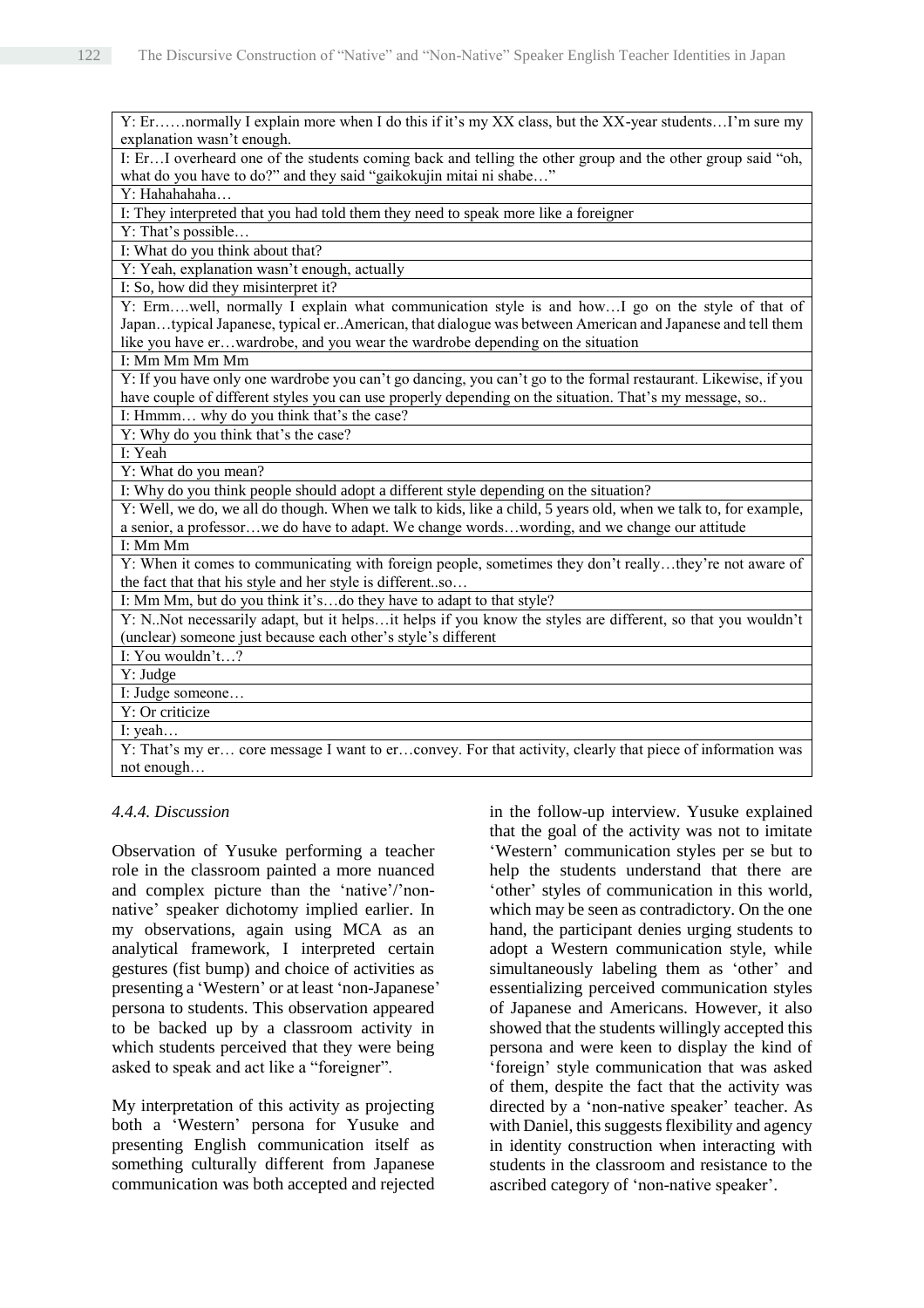# **5. Concluding Remarks**

The linguistic ethnographic investigation presented in this paper is part of a wider research project and only represents the experiences of two instructors in one institution in Japan; however the insights it provides points to a nuanced picture in terms of identity construction as it relates to aspects of 'native speaker' and 'non-native speaker' status.

In terms of how identities are constructed through institutional interactions, there appears to be a more traditional divide than that of interaction directly with students which may point to an entrenched view of fixed identities of teachers on the part of the institution. MCA shows clear and explicit categorical orientations to 'native' and 'non-native' identities by the administrators and promoters of the university. This limited opportunities for the 'native speaker' teacher to form relationships outside of the confines of the English department and for the 'non-native speaker' teacher, strong categorization by the institution, led to direct discrimination and a certain amount of erasure in terms of this role in the department.

In contrast, the analysis of student interaction showed a reversal of the expected positioning with the 'non-native' speaker teacher at times being treated as a 'native speaker', and the 'native speaker' teacher's insider/outsider stance being accepted. As these brief examples indicate, it appears that the traditional binary dichotomy of 'native speaker' and 'non-native speaker' is complex and nuanced in terms of teacher/student interactions.

Identity construction as a result of interaction with university students through classroom teaching and conversation lounge communication showed that identities in this respect are relatively fluid with teachers able to retain a high degree of agency over their own projected identity. The 'native speaker' teacher in this study, as a long-term resident of Japan was able to successfully present an insider/outsider status that made him an authority not only on aspects of American culture, but also that of Japanese geography, history, language, and culture. This authority was readily accepted by students, although his status as an older white, male teacher may have helped to develop this deference and acceptance. Similarly, for the

'non-native speaker' teacher a large amount of agency was in evidence as his chosen teacher persona was picked up, interpreted, and accepted by students in the classroom.

Although very limited in scope, and only taking into consideration select experiences of two individual teachers, these results point to a need for greater awareness in institutions in Japan towards their categorization of teachers based on perceived identity differences. It also suggests that at the individual interactional level there is more scope for English teachers to perform their own identities without regard to pre-conceived notions of 'native' or 'nonnative' speaker. By using an ethnographic approach, rather than relying completely on teachers' own self-reported perceptions, this study has been able to pick apart the false 'native/non-native speaker' dichotomy and demonstrate that although agency to construct a desired identity is possible on an individual level, it is still constrained by institutional perceptions and practices.

# **References**

- Appleby, R. (2014). *Men and masculinities in global English language teaching*. Basingstoke, England: Palgrave Macmillan.
- Barkhuizen, G. (2017). Language teacher identity research: An introduction. In G. Barkhuizen (Ed.), *Reflections on language teacher identity research* (pp. 1-11). New York, NY: Routledge.
- Benwell, B., & Stokoe, E. (2006). *Discourse and identity*. Edinburgh, Scotland: Edinburgh University Press.
- Block, D. (2007). *Second language identities.*  London, England: Continuum.
- Blommaert, J. (2005). *Discourse*. Cambridge, England: Cambridge University Press.
- Blommaert, J., & Rampton, B. (2016). Language and superdiversity. In K. Arnaut, J. Blommaert, B. Rampton, & S. Massimiliano (Eds.), *Language and superdiversity* (pp. 21-48). New York, NY: Routledge.
- Boecher, Y. (2005). Native and nonnative English-speaking teacher distinctions: From dichotomy to collaboration. *The CATESOL Journal, 17*(1), 67-75.
- Bourdieu, P. (1990). *The logic of practice* (Reprinted). Cambridge, England: Polity Press.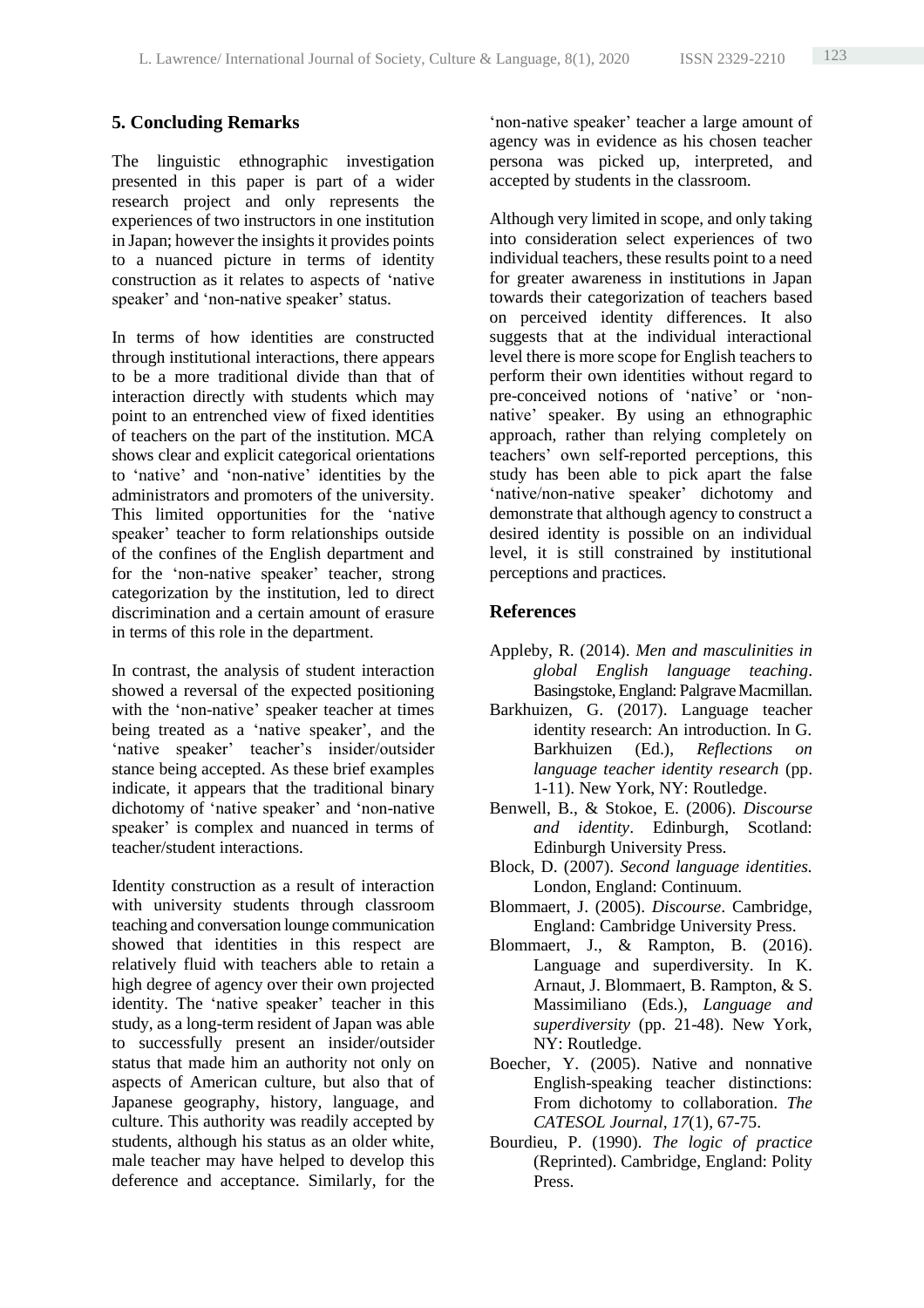- Bourdieu, P. (2001). *Masculine domination*. Cambridge, England: Polity Press.
- Brubaker, R., & Cooper, F. (2000). Beyond identity. *Theory and Society, 29*(1), 1-47.
- Bucholtz, M., & Hall, K. (2005). Identity and interaction: A sociocultural linguistic approach. *Discourse Studies, 7*(4-5), 585-614.
- Canagarajah, S. (1999). *Resisting linguistic imperialism in English teaching.* Oxford, England: Oxford University Press.
- Copland, F., & Creese, A. (2015). *Linguistic ethnography: Collecting, analysing and presenting data*. Los Angeles, CA: Sage.
- Creese, A. (2010). Linguistic ethnography. In E. Litosseliti (Ed.), *Research methods in linguistics* (pp. 138-154). London, England: Continuum.
- Dale, P. N. (2011). *The myth of Japanese uniqueness (Routledge revivals).* New York, NY: Routledge.
- Erickson, F. (2004). *Talk and social theory: Ecologies of speaking and listening in everyday life*. Malden, MA: Polity Press.
- Goffman, E. (1959). *The presentation of self in everyday life*. New York, NY: Doubleday.
- Goffman, E. (1974). *Frame analysis: An essay on the organization of experience*. New York, NY: Harper & Row.
- Gray, J., & Morton, T. (2018). *Social interaction and English language teacher identity*. Edinburgh, Scotland: Edinburgh University Press.
- Gumperz, J. J. (1982). *Discourse strategies*. Cambridge, England: Cambridge University Press.
- Gumperz, J. J. (1999). On interactional sociolinguistic method. In S. Sarangi, & C. Roberts (Eds.), *Talk, work and institutional order* (pp.451–471)*.* Berlin, Germany: Mouton de Gruyter.
- Holliday, A. (2005). *The struggle to teach English as an international language.* Oxford, England: Oxford University Press.
- Holliday, A. (2006). Native-speakerism. *ELT Journal, 60*(4), 385-387.
- Holliday, A. (2016). *Doing and writing qualitative research* (3rd ed.). London, England: Sage.
- Holliday, A. (2018). *Reference to native-nonnative speaker labels in research.* Retrieved from https://adrianholliday. com/reference-to-native-non-nativespeaker-labels-in-research/
- Hooper, D., Oka, M., & Yamazawa, A. (2020). Not all eikaiwas (or instructors) are created equal: A trioethnography of 'native speaker' and 'non-native speaker' perspectives on English conversation schools in Japan. In R. J. Lowe, & L. Lawrence (Eds.), *Duoethnography in English language teaching: Research, reflection and classroom application* (pp. 29-49). Bristol, England: Multilingual Matters.
- Houghton, S. A., & Rivers D. J. (2013). Introduction: Redefining nativespeakerism. In S. A. Houghton, & D. J. Rivers (Eds.), *Native-speakerism in Japan: Intergroup dynamics in foreign language education* (pp. 1-14). Bristol, England: Multilingual Matters.
- Housley, W., & Fitzgerald, R. (2015). Introduction to membership categorisation analysis. In R. Fitzgerald, & W. Housley (Eds.), *Advances in membership categorization analysis* (pp. 1-21). London, England: Sage.
- Hymes, D. (1964). Introduction: Toward ethnographies of communication. *American Anthropologist, 66*(6), 1–34.
- Keaney, G. (2016). NEST schemes and their role in English language teaching: A management perspective. In F. Copland, S. Garton, & S. Mann (Eds.), *LETs and NESTs: Voices, views and vignettes* (pp.126-146)*.* London, England: British Council.
- Kubota, R. (2011). Learning a foreign language as leisure and consumption: Enjoyment, desire, and the business of eikaiwa. *International Journal of Bilingual Education and Bilingualism, 14*(4), 473- 488.
- Lawrence, L., & Nagashima, Y. (2020). The intersectionality of gender, sexuality, race and native-speakerness: Investigating ELT teacher identity through duoethnography. *Journal of Language, Identity and Education, 19*(1), 42-55.
- Lowe, R. J. (in press). *Ideology and othering in English language teaching: Introducing the 'native speaker frame'*. New York, NY: Springer.
- Lowe, R. J., & Lawrence, L. (2018). Nativespeakerism and 'hidden curricula' in ELT training: A duoethnography. *Journal of Language and Discrimination, 2*(2), 162-187.